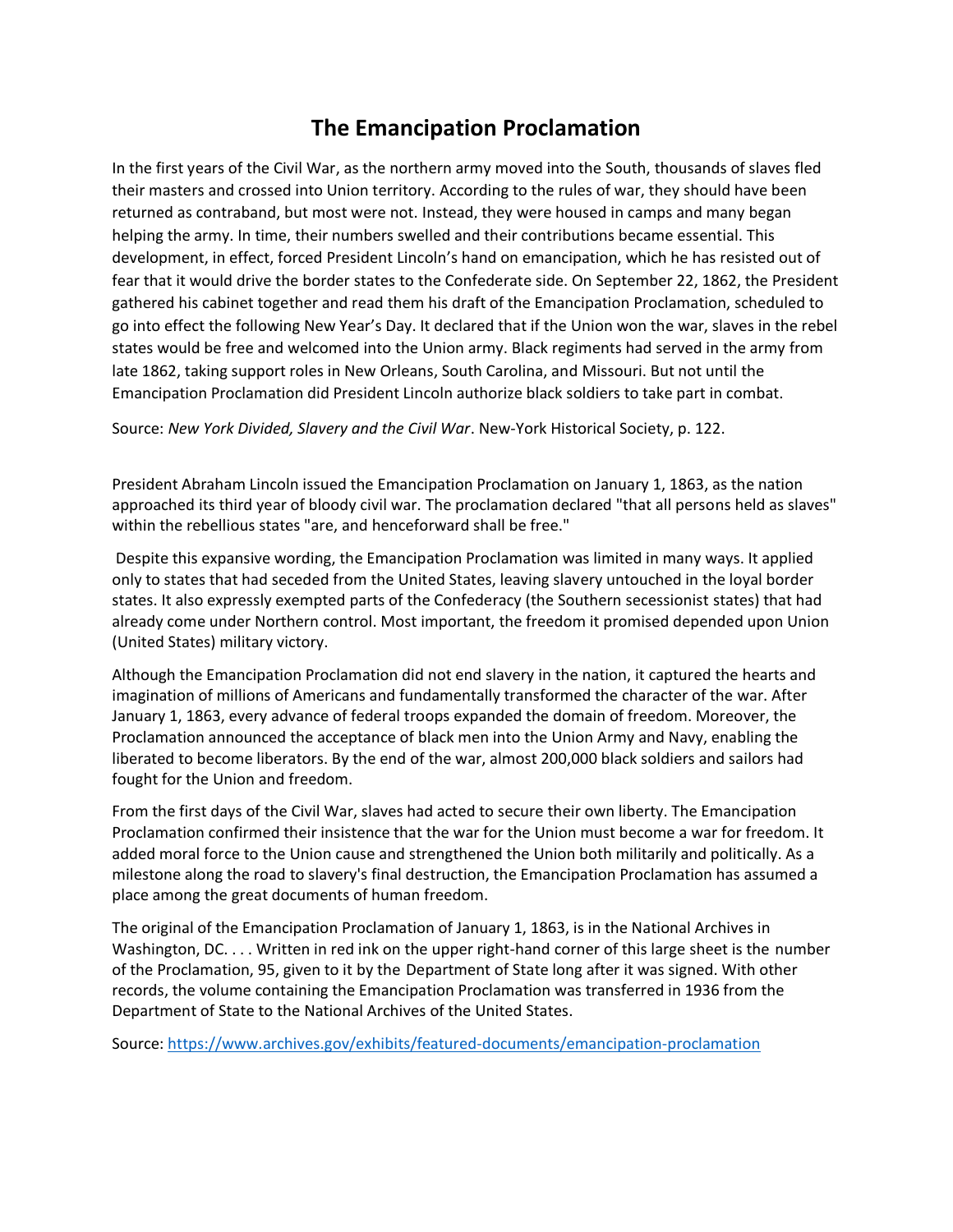## Transcript of the Proclamation

January 1, 1863

By the President of the United States of America:

## A Proclamation.

Whereas, on the twenty-second day of September, in the year of our Lord one thousand eight hundred and sixty-two, a proclamation was issued by the President of the United States, containing, among other things, the following, to wit:

"That on the first day of January, in the year of our Lord one thousand eight hundred and sixtythree, all persons held as slaves within any State or designated part of a State, the people whereof shall then be in rebellion against the United States, shall be then, thenceforward, and forever free; and the Executive Government of the United States, including the military and naval authority thereof, will recognize and maintain the freedom of such persons, and will do no act or acts to repress such persons, or any of them, in any efforts they may make for their actual freedom.

"That the Executive will, on the first day of January aforesaid, by proclamation, designate the States and parts of States, if any, in which the people thereof, respectively, shall then be in rebellion against the United States; and the fact that any State, or the people thereof, shall on that day be, in good faith, represented in the Congress of the United States by members chosen thereto at elections wherein a majority of the qualified voters of such State shall have participated, shall, in the absence of strong countervailing testimony, be deemed conclusive evidence that such State, and the people thereof, are not then in rebellion against the United States."

Now, therefore I, Abraham Lincoln, President of the United States, by virtue of the power in me vested as Commander-in-Chief, of the Army and Navy of the United States in time of actual armed rebellion against the authority and government of the United States, and as a fit and necessary war measure for suppressing said rebellion, do, on this first day of January, in the year of our Lord one thousand eight hundred and sixty-three, and in accordance with my purpose so to do publicly proclaimed for the full period of one hundred days, from the day first above mentioned, order and designate as the States and parts of States wherein the people thereof respectively, are this day in rebellion against the United States, the following, to wit:

Arkansas, Texas, Louisiana, (except the Parishes of St. Bernard, Plaquemines, Jefferson, St. John, St. Charles, St. James Ascension, Assumption, Terrebonne, Lafourche, St. Mary, St. Martin, and Orleans, including the City of New Orleans) Mississippi, Alabama, Florida, Georgia, South Carolina, North Carolina, and Virginia, (except the forty-eight counties designated as West Virginia, and also the counties of Berkley, Accomac, Northampton, Elizabeth City, York, Princess Ann, and Norfolk, including the cities of Norfolk and Portsmouth[)], and which excepted parts, are for the present, left precisely as if this proclamation were not issued.